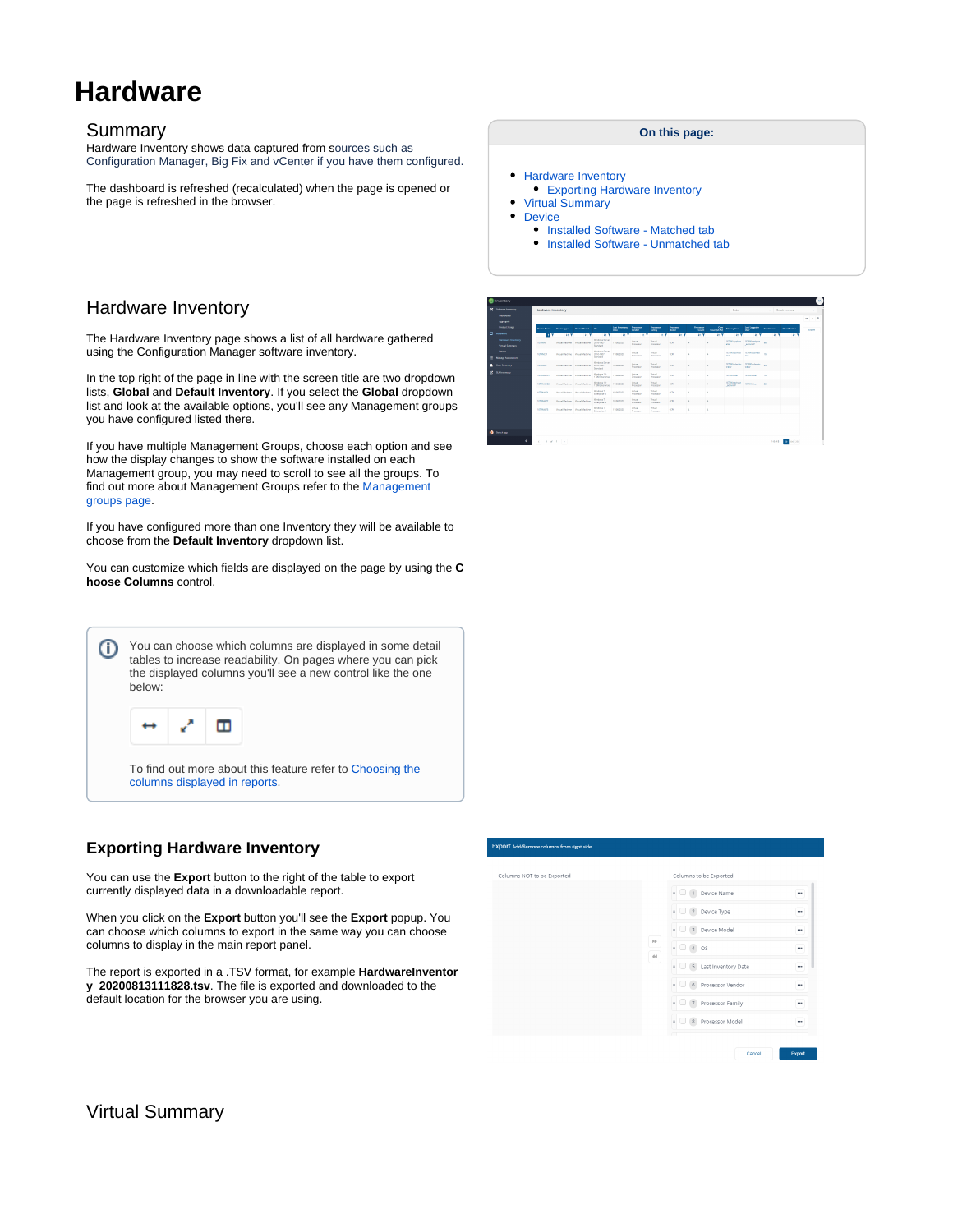This page displays information on the **Host Virtualization Technology**, **Physical Host Count**, **Total Virtual Guests** and **Missing Host-Guest Count** in your environment, in the example we only have eight devices shown.

In the top right of the page in line with the screen title there is a dropdown list, **Default Inventory**. If you have configured more than one Inventory they will be available to choose from here.

# <span id="page-1-0"></span>**Device**

The **Device** page will be blank by default.

When you enter a device name in the **Search device** field at the top of the screen, it will resolve so you can select it. The information returned shows **Basic Info** for the selected device and **User Details** such as **Use r Name** and **Last Login**.

At the bottom of the page there are two tabs showing the software titles installed on the device:

- **[Installed Software Matched](#page-1-1)** titles matched with titles in Inventory
- **[Installed Software Unmatched](#page-2-0)** titles unmatched with titles  $\bullet$ in Inventory.

In the top right of the page in line with the screen title there is a dropdown list, **Default Inventory**. If you have configured more than one Inventory they will be available to choose from here.

**The Export** button is only enabled for users with administrator role, please refer to the Tachyon [Roles page.](https://help.1e.com/display/TCN51/Roles+page) The Roles page lets you view the system roles and currently defined custom roles. From the Roles page you can also go into each role to set its membership and any associated management groups.





# <span id="page-1-1"></span>**Installed Software - Matched tab**

The Installed Software - Matched tab shows titles matched with titles in Inventory using the following default fields:

- Vendor
- Title
- $\bullet$ Colloquial Version
- $\bullet$ Edition
- $\bullet$ Licensible
- Usage.

You can customize which fields are displayed on the page by using the **C hoose Columns** control.



|                             | <b><i>CONTRACT CARD AND ARRANGEMENT CARD AND RESIDENCE.</i></b> |           |                           |                 |            |                   |
|-----------------------------|-----------------------------------------------------------------|-----------|---------------------------|-----------------|------------|-------------------|
|                             |                                                                 |           |                           |                 |            |                   |
| Vendor                      | Title                                                           | Verdon    | <b>Collogaial Version</b> | <b>Sétien</b>   | Licensible | Users             |
| <b>TT</b>                   | 157                                                             | <b>IT</b> | <b>HT</b>                 | II <sup>T</sup> | <b>HT</b>  | <b>HT</b>         |
| Added Systems Incorporated  | Acrobat Reader                                                  | 9,54.0    |                           |                 | No         | Unreported        |
| Adobe Systems Incorporated  | Acrobat Reader                                                  | 5340      |                           |                 | No         | <b>Unreported</b> |
| Adulte Systems Insurancemed | Anglan Reader                                                   | \$2.63    |                           |                 | No         | Unreasonal        |
| Addis Systems Incorporated  | Acrobat Reader                                                  | \$24.0    |                           |                 | No         | Unrecorted        |